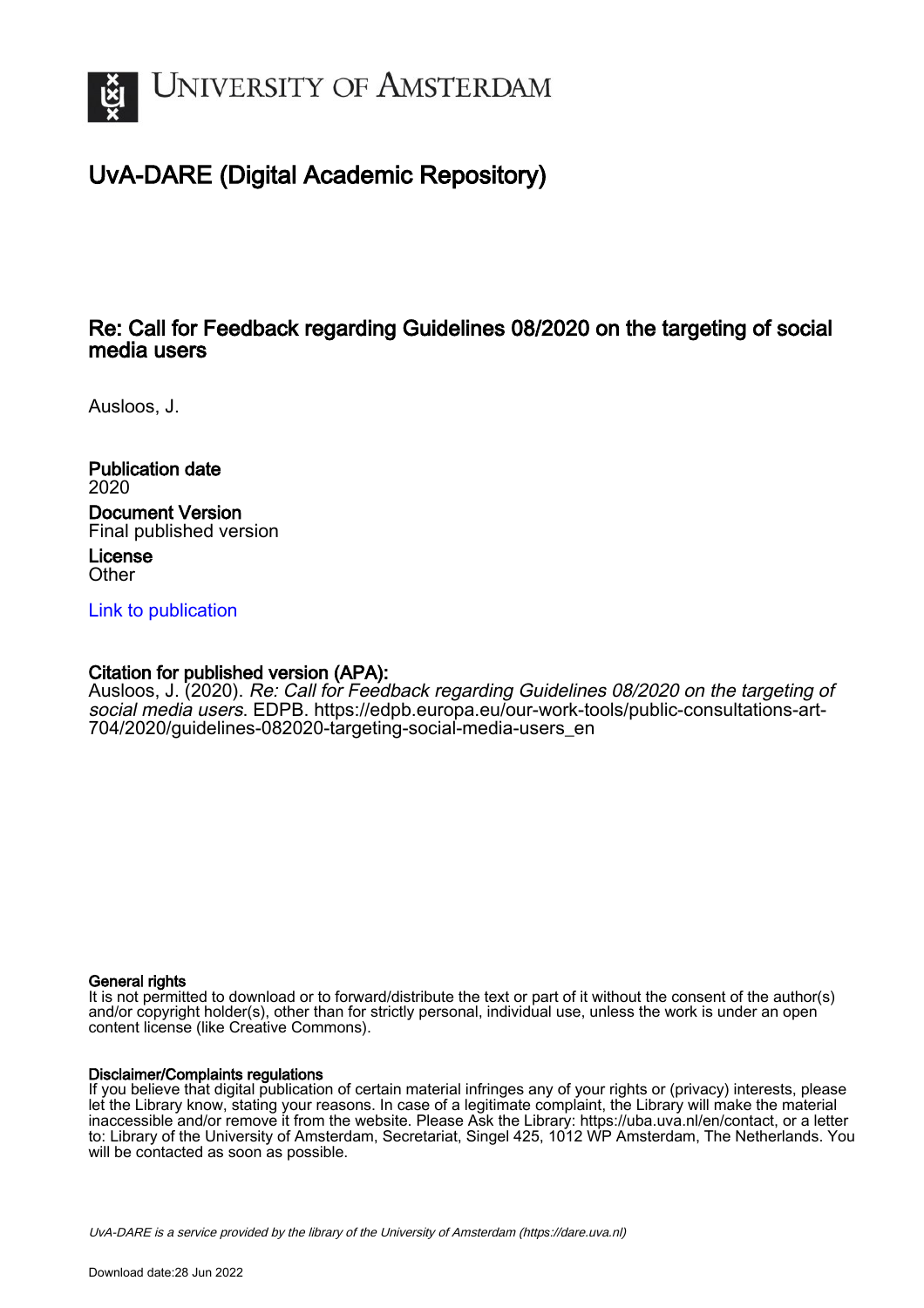### **European Data Protection Board**

*RE: Call for Feedback regarding Guidelines 08/2020 on the targeting of social media users* 

DR. JEF AUSLOOS *Institute for Information Law, University of Amsterdam Centre for IT & IP Law, KU Leuven*

- (1) Firstly, I wish to commend the European Data Protection Board (EDPB) for drafting Guidelines on the targeting of social media users. In doing so, it provides more clarity to the problematic legal position of many operators that are active in the online advertisement industry.<sup>1</sup>
- (2) With this letter, I would like to point the EDPB's attention to one point in particular that needs further clarification in the updated Guidelines. Chapter 6 (pages 24-27) of the draft Guidelines sheds light on how transparency should be given shape in the context of targeting social media users. Within that chapter, there is a section specifically dedicated to **the right of access** (Art.15 GDPR).
- (3) The right of access has been a vital component of data protection laws from the very beginning.<sup>2</sup> It is part of the fundamental right to data protection in Art.8 Charter, and occupies a pivotal role in achieving the GDPR's aim of effective and complete protection of the fundamental rights and freedoms of natural persons with respect to the processing of personal data. <sup>3</sup> As I have explained with colleagues in a previous submission to the EDPB, **the right of access operates as a** *sine qua non* **for exercising many other data subject rights** (Chapter III GDPR):<sup>4</sup> **a tool for private individuals to monitor controllers' compliance** with the general principles governing the

<sup>&</sup>lt;sup>1</sup> Recent efforts qualifying the systemic and legal issues underlying much of these practices: Harriet Kingaby and Frederike Kaltheuner, 'Ad Break for Europe. The Race to Regulate Digital Advertising and Fix Online Spaces' (2020) <https://assets.mofoprod.net/network/documents/Ad\_Break\_for\_Europe\_FINAL\_online.pdf>; Panoptykon Foundation, 'Who (Really) Targets You?' (2020) <https://panoptykon.org/political-ads-report> accessed 20 April 2020.

<sup>&</sup>lt;sup>2</sup> Jef Ausloos and Pierre Dewitte, 'Shattering One-Way Mirrors – Data Subject Access Rights in Practice' (2018) 8 International Data Privacy Law 4.

<sup>3</sup> René Mahieu and Jef Ausloos, 'Harnessing the Collective Potential of GDPR Access Rights: Towards an Ecology of Transparency' [2020] Internet Policy Review <https://policyreview.info/articles/news/harnessing-collective-potentialgdpr-access-rights-towards-ecology-transparency/1487> accessed 6 July 2020.

<sup>4</sup> Also confirmed by the CJEU in *Rijkeboer* (n 4) [51]; *Nowak* (n 4) [57].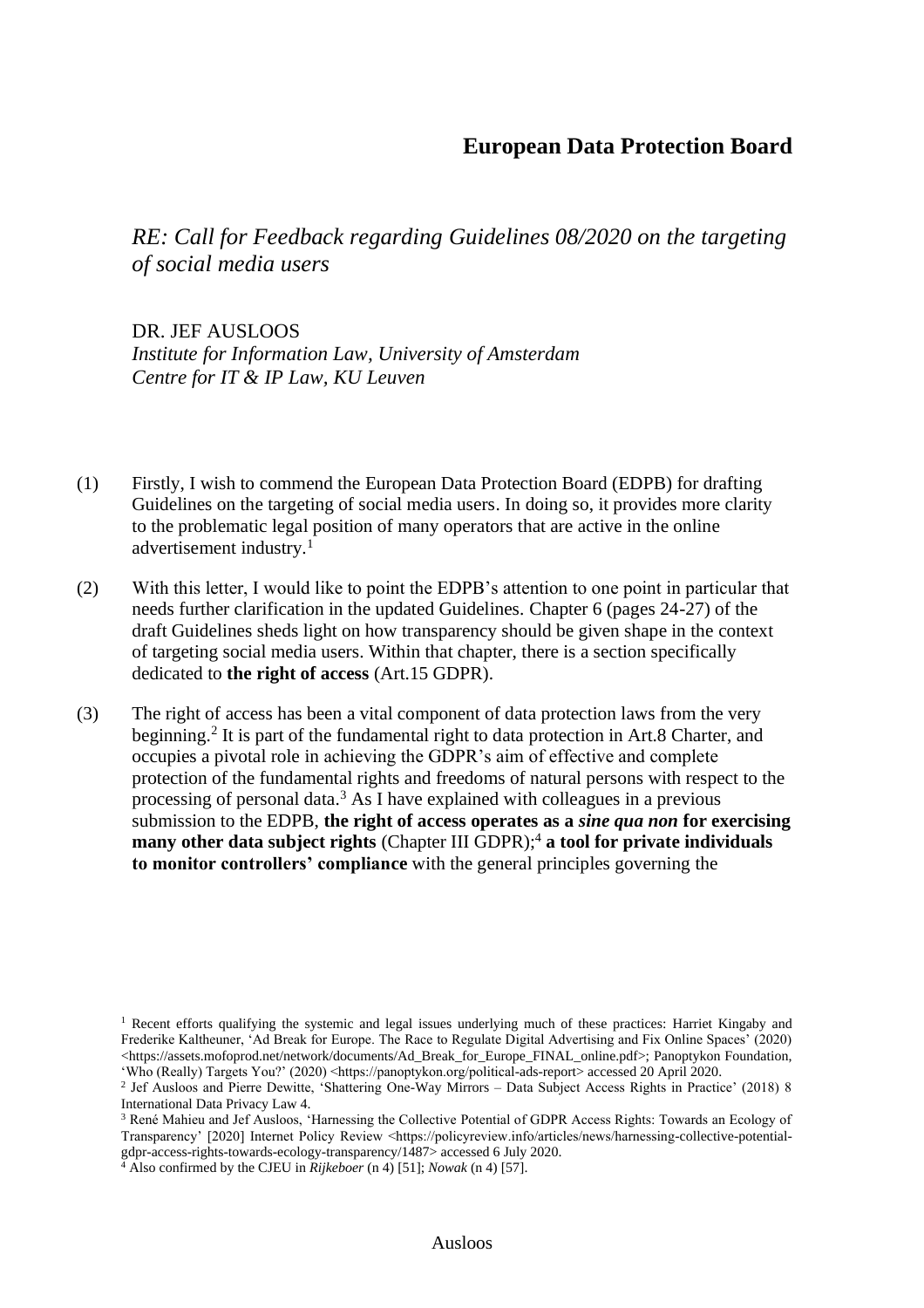processing of personal data, notably Articles 5-6 of the GDPR (cf. recital 63 GDPR); **and a due process guarantee**. 5

(4) Empirical research and many accounts by experts in the field have repeatedly demonstrated online platforms, and **social media operators in particular, not to fully respect the right of access.**<sup>6</sup> Twitter, for instance denies giving access to t.com data, i.e. the logs of all hyperlinks users click when using the Twitter service, because it would allegedly require a disproportionate effort.<sup>7</sup> Similar issues exist with regard to Facebook and Apple.<sup>8</sup> Even more, and easily verifiable by simply filing an access request right now, **most responses to such requests filed with large social media operators, do not include (all) inferred and derived data about the data subject.** The 'disproportionate effort' defence is absurd in light of the very business model underlying these operators, the scale at which they operate and their available resources. As written before,

> 'An argument that a 'manifestly unfounded or excessive' request might be construed as one which relates to any sufficiently large or complex processing operation sets a dangerous precedent that some data processing activities are 'too big to regulate'. This logic would mean to say that some processing activities are at such a global scale, and so complex, and producing and capturing so much data about individuals, that they escape the reach of fundamental rights such as the right to access. This seems perverse: **the more impactful and the more sizeable the activity, surely the higher the acceptable cost of compliance on the data controller, and the more urgent and pressing the need to provide data subjects with oversight and control rights**.' 9

(5) This is very problematic in light of the vital role the right of access has (cf. above), particularly in the ubiquitous and high-impact sector of social media. It is therefore **important that the EDPB emphasises in its Guidelines, the need for social media operators to provide any and all personal data (including inferred and derived personal data) to data subjects upon request**. It should be made clear that social media operators can in principle not refuse to provide access to individual access requests because they would be *manifestly unfounded or excessive*.

<sup>5</sup> Jef Ausloos, Réne Mahieu and Michael Veale, 'Getting Data Subject Rights Right A Submission to the European Data Protection Board from International Data Rights Academics, to Inform Regulatory Guidance' (2020) 10 JIPITEC <http://www.jipitec.eu/issues/jipitec-10-3-2019/5031>.

<sup>6</sup> Jef Ausloos and Pierre Dewitte, 'Shattering One-Way Mirrors – Data Subject Access Rights in Practice' (2018) 8 International Data Privacy Law 4; Michael Veale, Reuben Binns and Jef Ausloos, 'When Data Protection by Design and Data Subject Rights Clash' (2018) 8 International Data Privacy Law 105; René LP Mahieu, Hadi Asghari and Michel van Eeten, 'Collectively Exercising the Right of Access: Individual Effort, Societal Effect' (2018) 7 Internet Policy Review <https://policyreview.info/articles/analysis/collectively-exercising-right-access-individual-effort-societaleffect> accessed 16 July 2018; Paul-Olivier Dehaye, 'Written Evidence to House of Commons DMCS Committee' (March 2018) <http://data.parliament.uk/writtenevidence/committeeevidence.svc/evidencedocument/digital-culturemedia-and-sport-committee/fake-news/written/80117.html#\_ftn3> accessed 29 March 2018.

 $7$  Response to access request from the author. A complaint filed with the Belgian Gegevensbeschermingsautoriteit was forwarded to the Irish DPC and is presumably still pending, as no update was given since 2018.

<sup>8</sup> Jef Ausloos, 'Paul-Olivier Dehaye and the Raiders of the Lost Data' (*CITIP blog*, 10 April 2018) <https://www.law.kuleuven.be/citip/blog/paul-olivier-dehaye-and-the-raiders-of-the-lost-data/> accessed 23 April 2018. 9 Jef Ausloos, Réne Mahieu and Michael Veale, 'Getting Data Subject Rights Right A Submission to the European Data Protection Board from International Data Rights Academics, to Inform Regulatory Guidance' (2020) 10 JIPITEC <http://www.jipitec.eu/issues/jipitec-10-3-2019/5031>.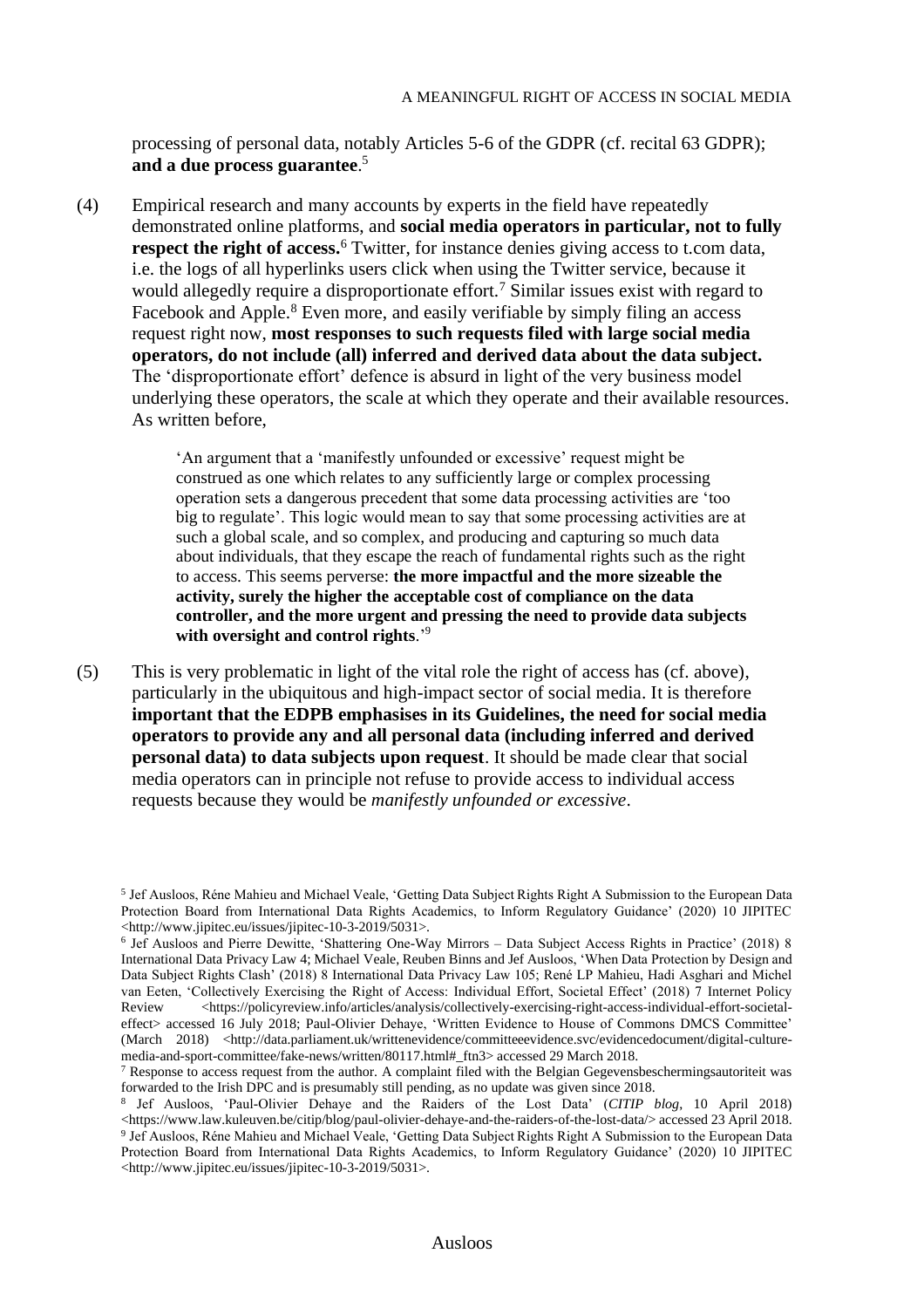- (6) When it comes to the additional information that needs to be provided in responses to an access request  $(Art.15(1)$  GDPR), the vast majority of controllers – and social media operators in particular – will simply provide data subjects with a copy of relevant sections from the privacy/data policy. Again, this is easily verifiable by submitting an access request with any social media operator. In still on-going empirical research I am currently conducting (to be published next year), **the overwhelming majority of controllers only refers or copy pastes (parts of) their privacy/data policy when asked for information under Art.15(1).** This is problematic because controllers seem to systematically confuse their obligations under Artt.13-14 with those in Article 15.
- (7) The transparency requirements in Artt.13-14 are *ex ante* transparency measures, requiring controllers to proactively inform data subjects about how their personal data will be processed. This is generally given shape through privacy/data policies that are aimed at *all* data subjects. As such, it will often only contain generic information, many different purposes and lawful grounds, vague retention periods, etc. While not wishing to go into the many things that are wrong with most social media operators' privacy policies, I do wish to call attention to their obligations under Article 15(1). Indeed, if the right of access under Art.15(1) is to have practical meaning whatsoever (and any added value complementing Artt.13-14), **the content of the response should be tailored to the data subject in particular**. 'The added value of Article 15 is that it provides the possibility for individual data subjects to learn more about their particular situation upon request. This also follows from the Court's case law in *Nowak*<sup>10</sup> and *Rijkeboer*<sup>11</sup>.<sup>'12</sup> It is worth reiterating the following anecdote from an earlier submission to the EDPB:

The issue is illustrated by the way in which Facebook responds to access requests:

Even when specifically asked *not* to simply recite their privacy policy, Facebook still does. When explicitly requested to provide 'a complete and detailed overview of all the different ways personal data have been and will be processed (not your general privacy policy, but a list of which of my data were used for which concrete purpose) as well as the exact lawful ground (art.6 (1) GDPR) for each processing purpose', Facebook responds:

We understand that Mr XYZ would like a complete and detailed overview of all the different ways in which his personal data have been processed and will be processed, including the legal basis relied on by Facebook. Whilst Mr XYZ indicates he does not seek our "general privacy policy", we'd like to clarify that the information requested by him is detailed in this document and our legal bases fly out.

Facebook's response is problematic because:

<sup>10</sup> *Nowak* (n 4) [56].

<sup>11</sup> *Rijkeboer* (n 4) [69].

<sup>&</sup>lt;sup>12</sup> Jef Ausloos, Réne Mahieu and Michael Veale, 'Getting Data Subject Rights Right A Submission to the European Data Protection Board from International Data Rights Academics, to Inform Regulatory Guidance' (2020) 10 JIPITEC <http://www.jipitec.eu/issues/jipitec-10-3-2019/5031>.